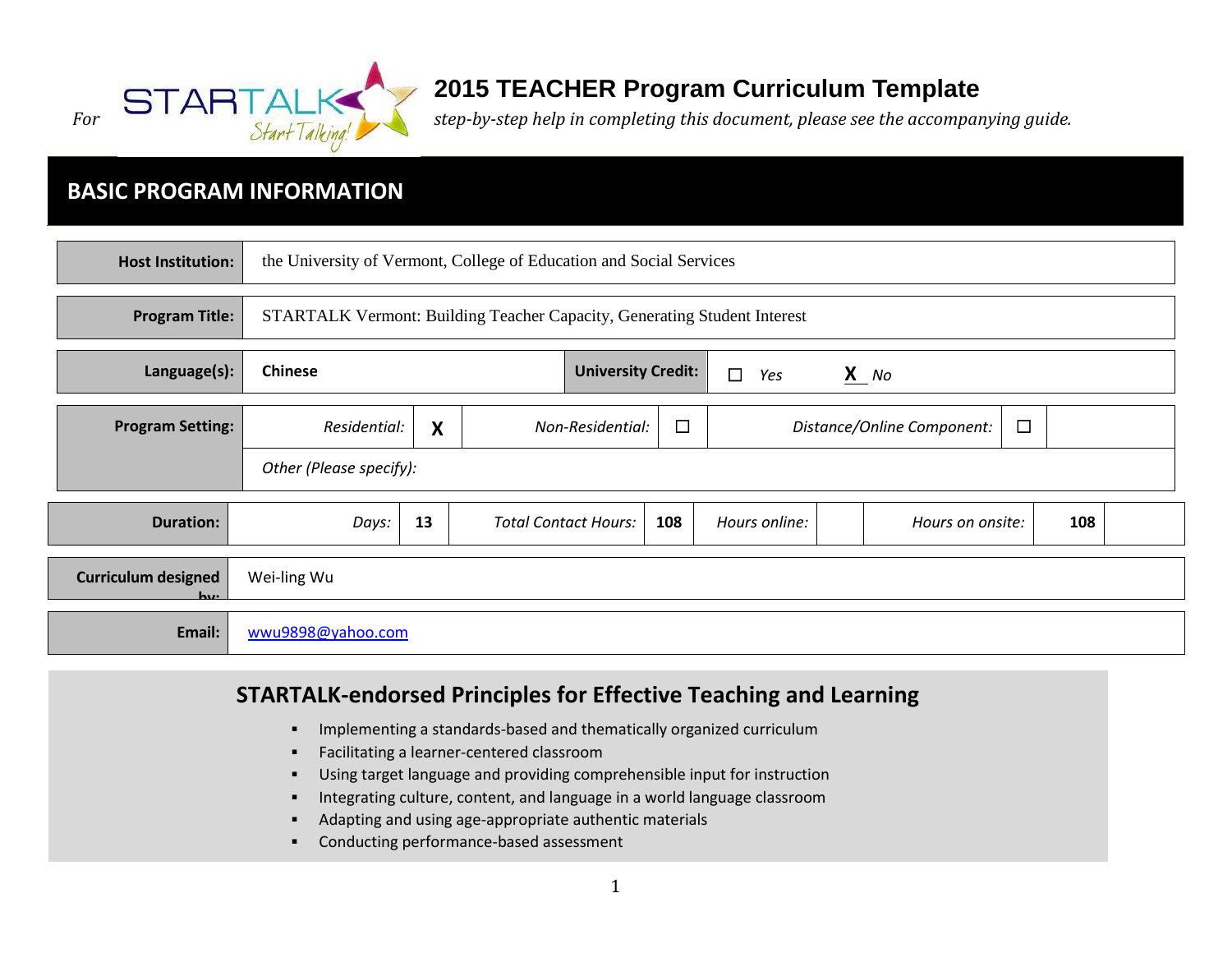## **STAGE 1: What will participants be able to do with what they know by the end of the program?**

#### **Overview**

In a paragraph, describe your target audience. Who will your participants be? How will you know what the needs of your participants will be? What do you hope that your participants will be able to do as a result of this program?

The 2015 STARTALK Vermont Teacher Program is intended to serve about ten in-service teachers of Chinese. The information gathered from their applications shows diversity in their teaching backgrounds, with both certified and non-certified teachers teaching classes from kindergarten to college. However, most of them are novice teachers with limited experience teaching Chinese at K-12 American schools. And they have not participated in any STARTALK program previously except one teacher returning from the STARTALK Vermont two years ago. These teachers have some knowledge of the basic concepts of the ACTFL Foreign Language Standards. They are eager to further advance their understanding and learn how to implement the Standards in their daily teaching. Therefore, they will truly benefit from a learner-centered training opportunity in which they can engage in interactive and reflective learning with the instructor and peers while they experiment and observe effective teaching in real classrooms.

To this end, STARTALK Vermont offers a two-stage training in its 13-day intensive program. During the six days of the first stage, the participants will discuss lesson efficacy in light of the STARTALK Endorsed Principles for Effective Teaching and Learning. They will move from concepts to practice by exploring how to use the NCSSFL-ACTFL CAN DO statements to set up goals for instruction and assessment, how to design thematic units and lesson plans using backward design, and how to use the target language to create context for meaningful and purposeful learning. They will also work in collaborative teams to create lesson plans that demonstrate their new advances in understanding. The second stage consists of six days of teaching at the lab classrooms of the student program, which will be conducted concurrently with the teacher program. The teachers will be going through learning cycles of teaching, reflection, coaching, and then re-teaching and reflection again for further improvement. They will use the lab class as a focal point for practical experience, yet during the daily reflection time they will extend the discussion to talk about the implications for their own teaching settings. In addition, they will sharpen their skills in using authentic materials and technology tools for learning language, culture, and content. Due to the lab classes' time limitation, the teacher program will focus on planning and instruction, though assessment will be touched upon.

By the end of the program the teachers will be able to create learning units that are Standards based and thematically organized, lesson plans using backward design, and activities that promote the three modes of communication. Other learning evidence will include questionnaires on learning styles, a personal toolbox for storytelling, lesson plan checklists, self-reflections, peer observation forms, and daily journals.

As a follow-up activity for the program, the participants will be required to submit a critique of a learning episode they have designed and carried out in their own classrooms in the fall semester to demonstrate how they have extended the learning results to their daily teaching.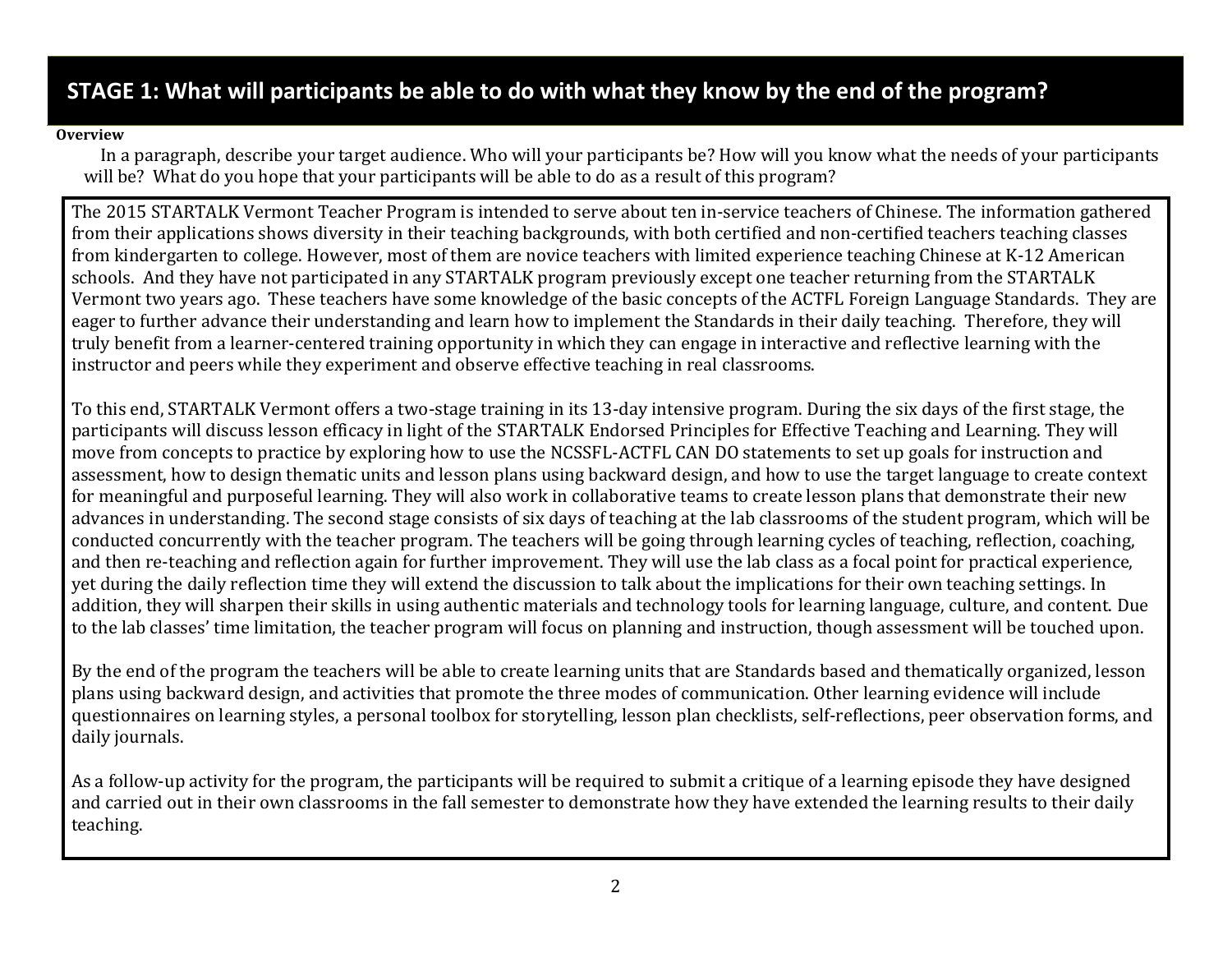#### **Program Goals**

What do you hope participants will be able to do after the program ends? Use the *Teacher Effectiveness for Language Learning* (TELL) Framework ([www.TELLproject.com](http://www.tellproject.com/)) to guide the development of your program goals. Identify the TELL domains and supporting TELL criteria statements that capture the major concepts or topics identified in your program overview.

| <b>TELL DOMAINS</b>             | <b>TELL CRITERIA STATEMENTS</b><br>Number the Criteria statements here and then transfer to Stage 2.                                                                                                                                      |
|---------------------------------|-------------------------------------------------------------------------------------------------------------------------------------------------------------------------------------------------------------------------------------------|
| <b>Planning</b>                 | 1. P1. I plan learning experiences based on local curriculum and state and<br>national standards.                                                                                                                                         |
| <b>Planning</b>                 | 2. P3. I use units based on proficiency targets and backward design<br>principles.                                                                                                                                                        |
| <b>Planning</b>                 | 3. P6. I use the backward design process to plan lessons that lead<br>students to meet the unit performance objectives.                                                                                                                   |
| <b>Performance and Feedback</b> | 4. PF1. My students demonstrate growth through performances that are<br>reflective of their learning experiences. (Focused instructional topic:<br>Performance Tasks)                                                                     |
| <b>Learning Experience</b>      | 5. LE5. I provide opportunities for my students to acquire language in<br>meaningful contexts.                                                                                                                                            |
| <b>Planning</b>                 | 6. P8. I plan lessons that contain learning experiences designed to keep<br>all students engaged all the time.                                                                                                                            |
| <b>Environment</b>              | 7. <b>E4.</b> I create a classroom environment that is culture-rich and<br>encourages the use of the target language. (Focused instructional<br>topic: Use of culturally authentic material to support a target-language<br>environment.) |
| <b>Learning Tools</b>           | 8. LT1. I use a variety of learning tools to help learners access language,<br>culture, and content to meet performance objectives.                                                                                                       |
| Professionalism                 | 9. PR3. I am a reflective practitioner.                                                                                                                                                                                                   |

**You may add additional rows as necessary.**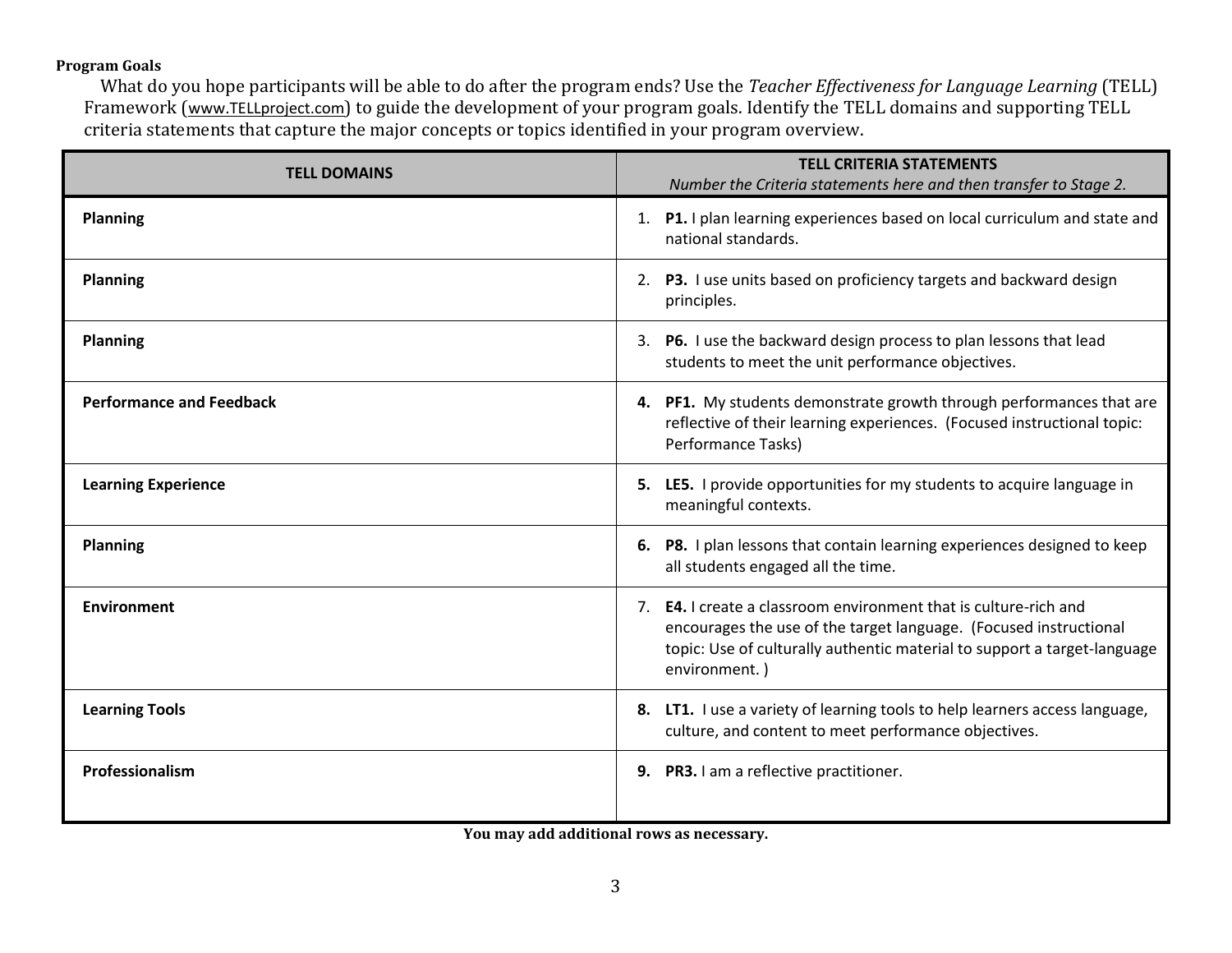# **STAGE 2: How will participants demonstrate what they can do with what they know by the end of the program?**

#### **Performance Assessment**

What evidence will participants produce to demonstrate their understanding of the TELL criteria?

| <b>TELL CRITERIA STATEMENTS</b><br>Number the Criteria statements here and then transfer to Stage 3.                                                                     | <b>EVIDENCE/PRODUCT AND BRIEF DESCRIPTION</b>                                                                                                                                                                                                                                                                                                                                                                                                                                                                                                                                                                               |
|--------------------------------------------------------------------------------------------------------------------------------------------------------------------------|-----------------------------------------------------------------------------------------------------------------------------------------------------------------------------------------------------------------------------------------------------------------------------------------------------------------------------------------------------------------------------------------------------------------------------------------------------------------------------------------------------------------------------------------------------------------------------------------------------------------------------|
| 1. P1. I plan learning experiences based on local curriculum and state<br>and national standards.                                                                        | Standards-based and thematically organized units: The participants will<br>work in teams to design five standards-based and thematically organized<br>units for the student program. Each of their units will incorporate<br>communication, culture, and at least one of the other goal areas of the<br>National Standards. (Since the student program consists of students in<br>grades 10-12, each teacher team will have at least one teacher who has<br>taught high school Chinese.)                                                                                                                                    |
| 2. P3. I use units based on proficiency targets and backward design<br>principles.                                                                                       | Selected CAN DO statements in the thematic units and the backward<br>design process used for developing these units: The participants will first<br>select the NCSSFL-ACTFL CAN DO statements at the appropriate proficiency<br>levels to determine the performance objectives for the units. They will<br>design the performance tasks that will demonstrate the learning evidence<br>for the unit. Then they will determine the focus for each lesson.                                                                                                                                                                    |
| 3. P6. I use the backward design process to plan lessons that lead<br>students to meet the unit performance objectives.                                                  | Lesson plans: Participants will work in teams. Each teacher in the team will<br>create three lesson plans for the lessons they are assigned to teach. The<br>teachers will use the STARTALK lesson plan checklist to do self-checking and<br>peer coaching to make sure that their lesson plans include clear CAN DO<br>objectives, and logically organized and well-connected activities that engage<br>students to move toward the goal assessment at the end of the lesson.<br>(The teacher returning from STARTALK Vermont will help the instructor<br>coach teachers who are in need during the lesson planning time.) |
| PF1. My students demonstrate growth through performances that<br>4.<br>are reflective of their learning experiences. (Focused instructional<br>topic: Performance Tasks) | Performance tasks in unit design: The units designed for the student<br>program will specify the performance tasks for assessment.<br>Performance tasks in daily lesson plans: All the lesson plans created by the<br>participants for the student program will clearly identify the performance                                                                                                                                                                                                                                                                                                                            |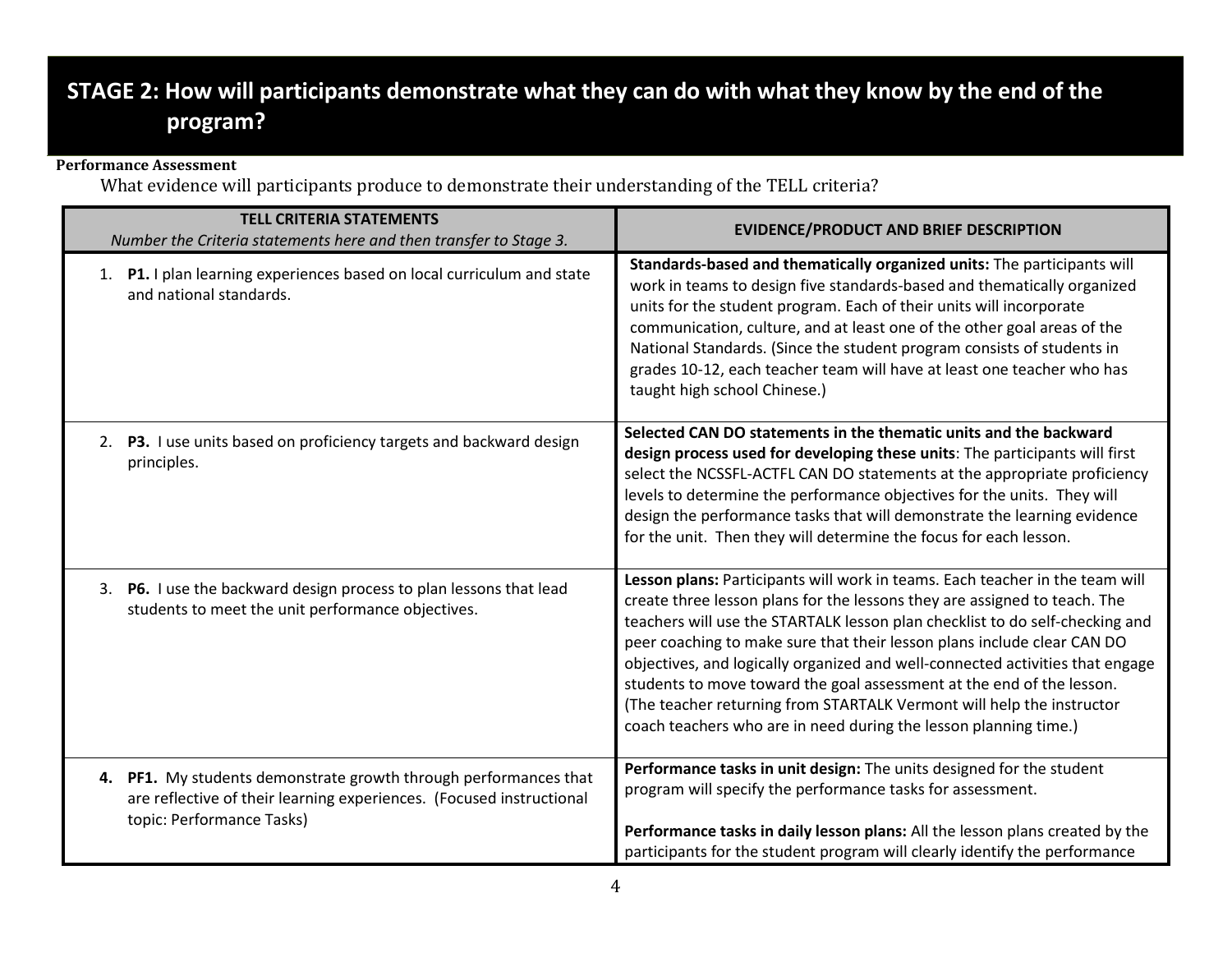| <b>TELL CRITERIA STATEMENTS</b><br>Number the Criteria statements here and then transfer to Stage 3.                                                                                                                                | <b>EVIDENCE/PRODUCT AND BRIEF DESCRIPTION</b>                                                                                                                                                                                                                                                                                                          |
|-------------------------------------------------------------------------------------------------------------------------------------------------------------------------------------------------------------------------------------|--------------------------------------------------------------------------------------------------------------------------------------------------------------------------------------------------------------------------------------------------------------------------------------------------------------------------------------------------------|
|                                                                                                                                                                                                                                     | tasks as daily evidence of learning, which will be collected by the teachers<br>and the teaching assistant.                                                                                                                                                                                                                                            |
| 5. LE5. I provide opportunities for my students to acquire language in<br>meaningful contexts.                                                                                                                                      | A personal toolbox for storytelling: This will include stories each teacher has<br>collected and used, lesson plans using storytelling, technology that can be<br>applied to storytelling, and good story books and websites for stories.                                                                                                              |
| 6. P8. I plan lessons that contain learning experiences designed to<br>keep all students engaged all the time.                                                                                                                      | Questionnaires: The participating teachers will complete questionnaires on<br>perceptual learning styles, multiple intelligences, emotional intelligence, and<br>their teaching styles.                                                                                                                                                                |
|                                                                                                                                                                                                                                     | STARTALK Peer/Self-Assessment Observation Tool: Teachers will use the<br>STARTALK Peer/Self-Assessment Observation Tool to do peer and self-<br>evaluation of the teaching in the student program. The three forms for the<br>three lessons each participant teaches will provide the evidence of his/her<br>progress in delivering engaging lessons.  |
| 7. E4. I create a classroom environment that is culture-rich and<br>encourages the use of the target language. (Focused instructional<br>topic: Use of Culturally Authentic Material to Support a Target-<br>Language Environment.) | Authentic materials used in the teaching: All participants are required to<br>use authentic materials in the three lessons they will teach. They will attach<br>the authentic materials they use to the lesson plans.                                                                                                                                  |
| 8. LT1. I use a variety of learning tools to help learners access<br>language, culture, and content to meet performance objectives.                                                                                                 | Activities using technology to promote learning: Participants will each<br>design one activity in which technology is used to promote learning. They<br>need to specify the target proficiency level and the performance objectives<br>the activity is designed for. They also need to explain the advantages of<br>using technology for the activity. |
| 9. PR3. I am a reflective practitioner.                                                                                                                                                                                             | Daily journal: The participants will keep a journal to reflect on their learning<br>and record their growth through the cycles of teaching, coaching, reflection,<br>and re-teaching. The instructor will read participants' journals daily and<br>respond orally in class the next day.                                                               |
|                                                                                                                                                                                                                                     | Reflection on practice-teaching: See the above items for the lesson plan<br>checklist and the peer/self-assessment observation tool.                                                                                                                                                                                                                   |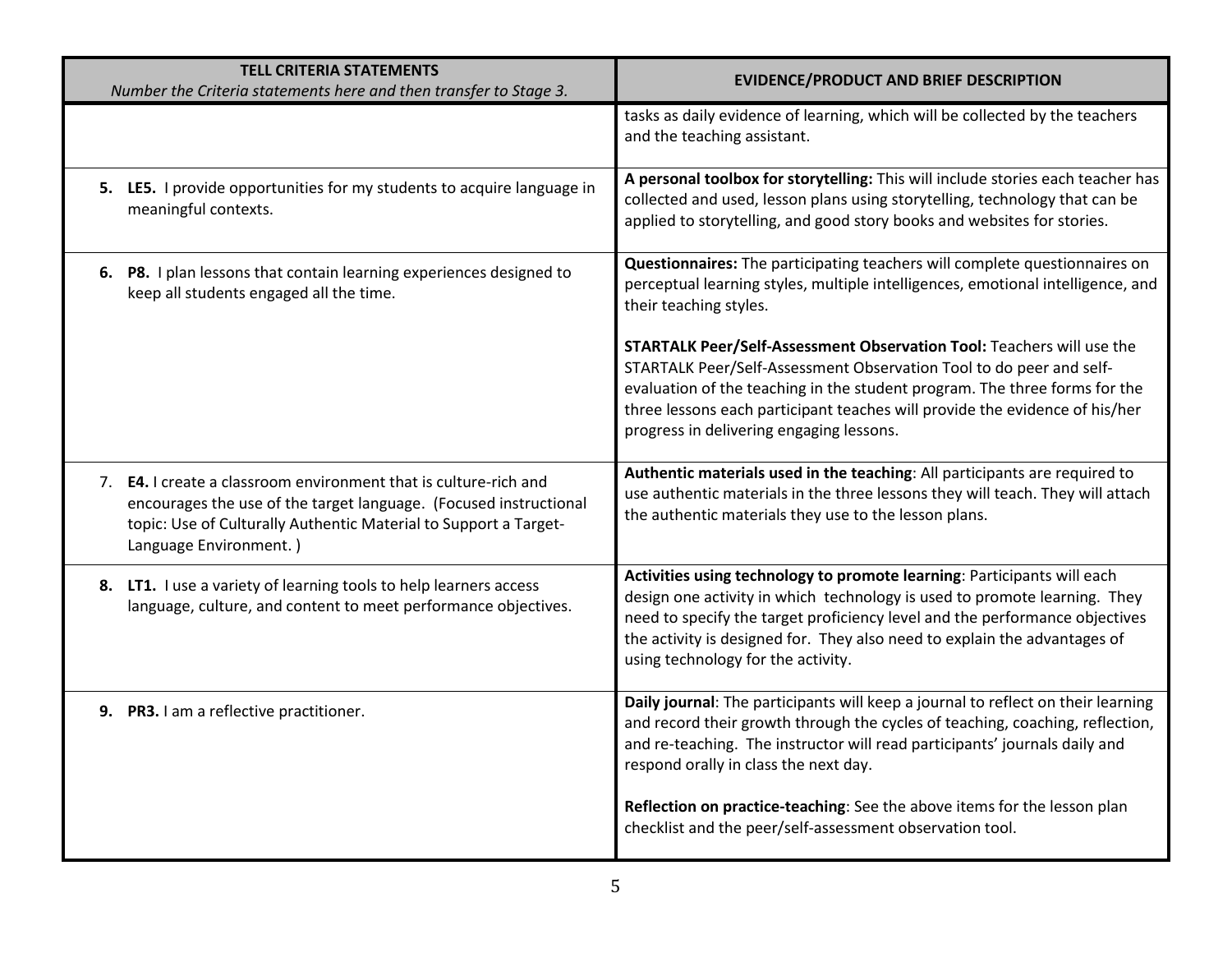## **STAGE 3: What will prepare participants to demonstrate what they can do with what they know?**

#### **Learning Experiences**

In this section, list the major learning experiences from the beginning through the end of your program. If your program has a component prior to the start of the program, include the major learning experiences for that portion of the program also. Complete the first column with the TELL criteria identified in Stage 1. In the second column, indicate the instructional topics that participants will need to know and the resources they will use in order to engage in the major learning experiences described in the third column. You may wish to consult the STELLA documents (on STARTALK website in early April 2014) for sample learning activities and resources.

| <b>TELL CRITERIA STATEMENTS</b><br>Participants can                                                     | <b>INSTRUCTIONAL TOPICS &amp; RESOURCES</b><br>Participants need to know<br>Participants will use                                                                                                   |                                                                                                   | <b>MAJOR LEARNING EXPERIENCES &amp; EVIDENCE</b><br>Participants will experience & demonstrate                                                                                                                                                                                                                                                                                                                                                                                                                                                                                   |  |
|---------------------------------------------------------------------------------------------------------|-----------------------------------------------------------------------------------------------------------------------------------------------------------------------------------------------------|---------------------------------------------------------------------------------------------------|----------------------------------------------------------------------------------------------------------------------------------------------------------------------------------------------------------------------------------------------------------------------------------------------------------------------------------------------------------------------------------------------------------------------------------------------------------------------------------------------------------------------------------------------------------------------------------|--|
| Copy the TELL Criteria<br>directly from Stage 2, Column<br>1. Use one row for each                      | List the key concepts that participants need to know to meet the<br>TELL Criteria listed in the previous column. Identify the major<br>resources participants will use to work with these concepts. |                                                                                                   | Describe the key learning experiences that allow<br>participants to demonstrate that they can meet the                                                                                                                                                                                                                                                                                                                                                                                                                                                                           |  |
| statement.                                                                                              | Need to know                                                                                                                                                                                        | Will use                                                                                          | stated TELL Criteria.                                                                                                                                                                                                                                                                                                                                                                                                                                                                                                                                                            |  |
| 1. P1. I plan learning<br>experiences based on local<br>curriculum and state and<br>national standards. | <b>National Standards</b><br>■ Communicative modes<br>Integration of language,<br>culture, and content<br><b>Theme-based teaching</b>                                                               | <b>National Standards for Foreign</b><br>Language Learning<br><b>STARTALK-Endorsed Principles</b> | ■ Brainstorm ideas: What do we know about the<br>National Standards? (Use the pre-program<br>worksheet.)<br>" Discuss misconceptions about the three-mode<br>communication tasks.<br>Analyze sample units and lesson plans to see how<br>the National Standards are implemented in<br>instruction and assessment.<br>" Compare a traditional unit and a thematic unit to<br>see the benefit of the thematic unit.<br>■ Discuss the theme and subthemes of the student<br>program.<br>Brainstorm how to integrate the Five Cs into the<br>ш<br>five units of the student program. |  |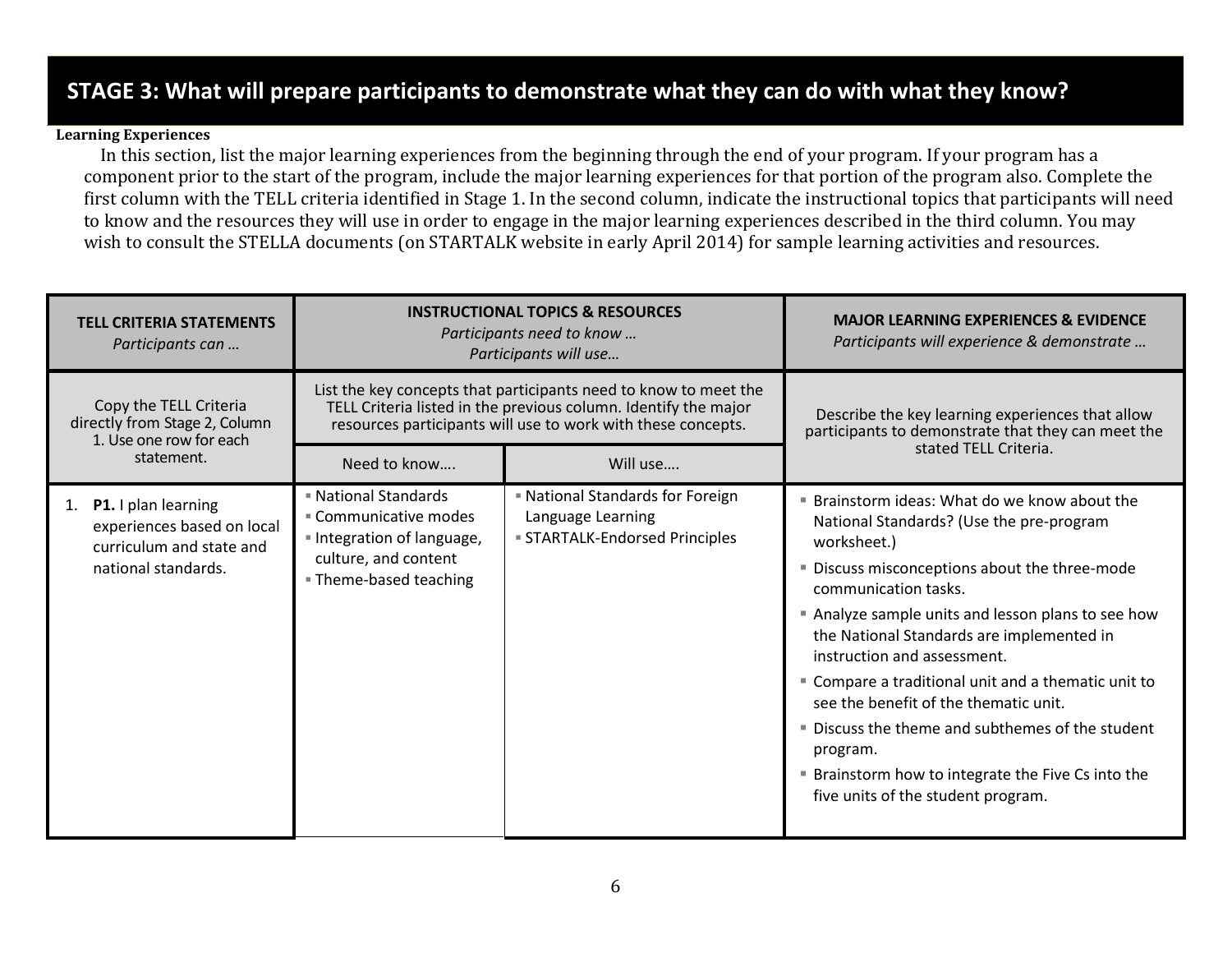| <b>TELL CRITERIA STATEMENTS</b><br>Participants can                                                                              | <b>INSTRUCTIONAL TOPICS &amp; RESOURCES</b><br>Participants need to know<br>Participants will use |                                                                                                                                                                                                     | <b>MAJOR LEARNING EXPERIENCES &amp; EVIDENCE</b><br>Participants will experience & demonstrate                                                                                                                                                                                                                                                                                                                                                                                                                                                                                                                     |
|----------------------------------------------------------------------------------------------------------------------------------|---------------------------------------------------------------------------------------------------|-----------------------------------------------------------------------------------------------------------------------------------------------------------------------------------------------------|--------------------------------------------------------------------------------------------------------------------------------------------------------------------------------------------------------------------------------------------------------------------------------------------------------------------------------------------------------------------------------------------------------------------------------------------------------------------------------------------------------------------------------------------------------------------------------------------------------------------|
| Copy the TELL Criteria<br>directly from Stage 2, Column<br>1. Use one row for each                                               |                                                                                                   | List the key concepts that participants need to know to meet the<br>TELL Criteria listed in the previous column. Identify the major<br>resources participants will use to work with these concepts. | Describe the key learning experiences that allow<br>participants to demonstrate that they can meet the                                                                                                                                                                                                                                                                                                                                                                                                                                                                                                             |
| statement.                                                                                                                       | Need to know                                                                                      | Will use                                                                                                                                                                                            | stated TELL Criteria.                                                                                                                                                                                                                                                                                                                                                                                                                                                                                                                                                                                              |
| 2. P3. I use units based on<br>proficiency targets and<br>backward design principles.                                            | <b>Proficiency levels</b><br><b>Backward design</b><br>■ CAN DO statements<br>■ Thematic units    | <b>ACTFL Proficiency Guidelines</b><br>NCSSFL-ACTFL CAN DO Statements<br><b>STARALK Unit Template</b>                                                                                               | • Review the ACTFL proficiency guidelines and discuss<br>the major differences among different proficiency<br>levels.<br>" Review a sample thematic unit to identify the<br>stages of backward design and see how the<br>performance goals are connected with the theme<br>and assessment.<br>■ Select the NCSSFL-ACTFL CAN DO statements at the<br>appropriate proficiency levels for the five units of<br>the student program.<br>Use the backward design to identify the steps for<br>the five units of the student program.<br>■ Work in pairs to complete the five thematic units<br>for the student program. |
| 3. P6. I use the backward<br>design process to plan<br>lessons that lead students<br>to meet the unit<br>performance objectives. | <b>Backward design</b><br><b>Effective teaching and</b><br>learning<br><b>Peer coaching</b>       | <b>STARTALK-Endorsed Principles</b><br><b>STARTALK Lesson Plan Template</b><br><b>STARTALK Lesson Plan Checklist</b>                                                                                | • Analyze the lesson plans of the last year's student<br>program and discuss what could be done to<br>improve them.<br>• Write lesson plans for the student program that are<br>aligned with the unit performance objectives.<br>• Coach each other in teaching teams on the lesson<br>plans created for the student program.<br>• Have individual meetings with the instructor to<br>check the lesson plans using the STARTALK Lesson<br>Plan Checklist.                                                                                                                                                          |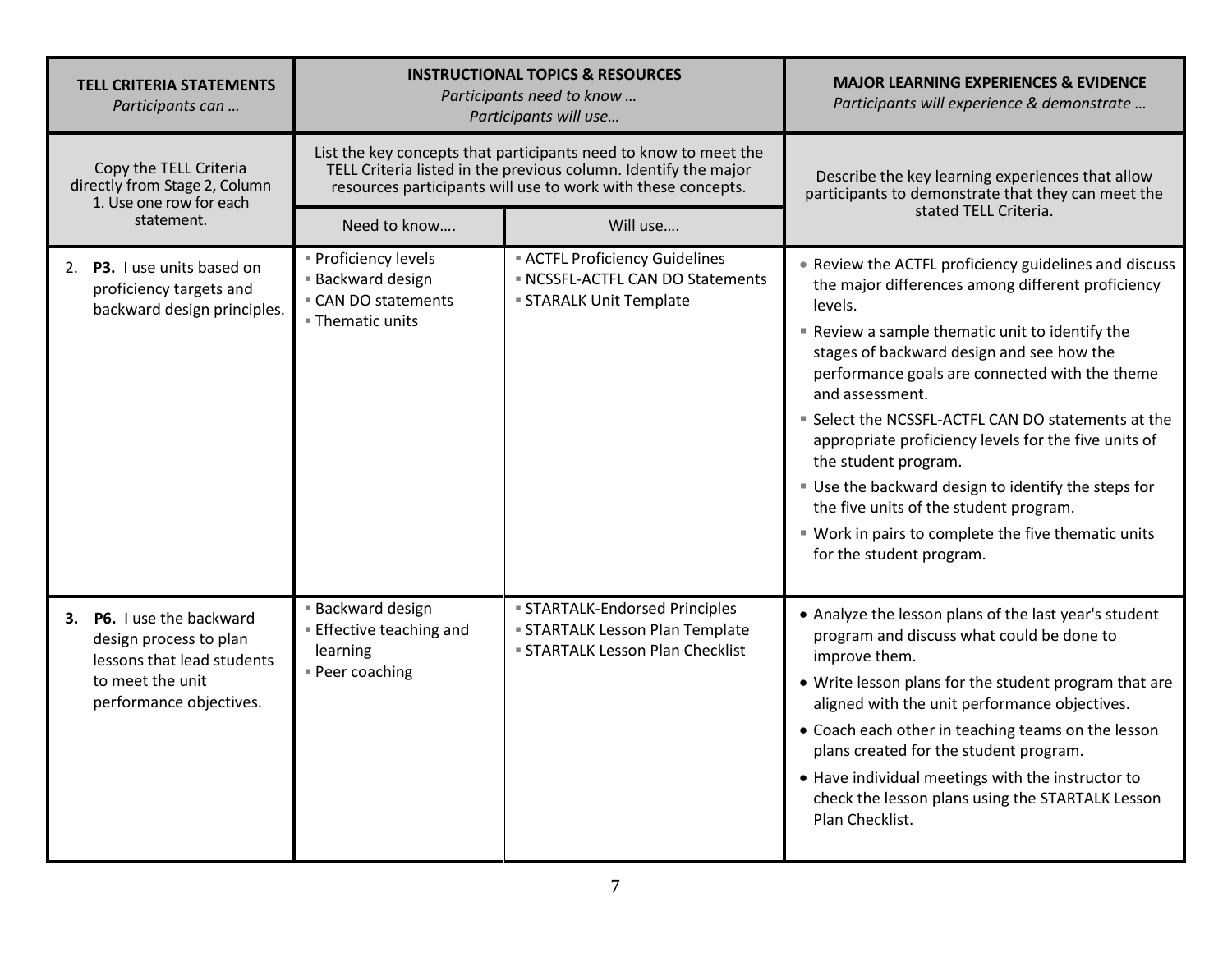| <b>TELL CRITERIA STATEMENTS</b><br>Participants can                                                                                                                               | <b>INSTRUCTIONAL TOPICS &amp; RESOURCES</b><br>Participants need to know<br>Participants will use                                                                                                                                                                                                |                                                                                                                                                                                                                    | <b>MAJOR LEARNING EXPERIENCES &amp; EVIDENCE</b><br>Participants will experience & demonstrate                                                                                                                                                                                                                                                                                                                                                                                                                                                                                                                                                                                                                                                                               |
|-----------------------------------------------------------------------------------------------------------------------------------------------------------------------------------|--------------------------------------------------------------------------------------------------------------------------------------------------------------------------------------------------------------------------------------------------------------------------------------------------|--------------------------------------------------------------------------------------------------------------------------------------------------------------------------------------------------------------------|------------------------------------------------------------------------------------------------------------------------------------------------------------------------------------------------------------------------------------------------------------------------------------------------------------------------------------------------------------------------------------------------------------------------------------------------------------------------------------------------------------------------------------------------------------------------------------------------------------------------------------------------------------------------------------------------------------------------------------------------------------------------------|
| Copy the TELL Criteria<br>directly from Stage 2, Column<br>1. Use one row for each                                                                                                |                                                                                                                                                                                                                                                                                                  | List the key concepts that participants need to know to meet the<br>TELL Criteria listed in the previous column. Identify the major<br>resources participants will use to work with these concepts.                | Describe the key learning experiences that allow<br>participants to demonstrate that they can meet the                                                                                                                                                                                                                                                                                                                                                                                                                                                                                                                                                                                                                                                                       |
| statement.                                                                                                                                                                        | Need to know                                                                                                                                                                                                                                                                                     | Will use                                                                                                                                                                                                           | stated TELL Criteria.                                                                                                                                                                                                                                                                                                                                                                                                                                                                                                                                                                                                                                                                                                                                                        |
| 4. PF1. My students<br>demonstrate growth<br>through performances that<br>are reflective of their<br>learning experiences.<br>(Focused instructional topic:<br>Performance Tasks) | ■ Three modes of<br>communication<br>Performance-based<br>assessment<br><b>Evidence of learning</b>                                                                                                                                                                                              | · STARTALK-Endorsed Principles<br>Performance assessments versus<br>traditional assessments<br>http://www.learnnc.org/lp/editions<br>/linguafolio/6305<br>Uideo: Asia Society's TEQ Video<br>Lesson "I Like Rice." | Analyze the lesson plans the participants bring to<br>the program and change any non-performance-<br>based activities to performance-based tasks.<br>• Working in groups, check the performance tasks<br>designed as the evidence of learning for the student<br>program. Make necessary revisions                                                                                                                                                                                                                                                                                                                                                                                                                                                                           |
| 5. LE5. I provide<br>opportunities for my<br>students to acquire<br>language in meaningful<br>contexts.                                                                           | <b>Language in context</b><br>• Meaningful context<br><b>Story and language</b><br>development<br><b>Story and cognitive and</b><br>social/emotional<br>development<br><b>Story and the</b><br>development of cross-<br>cultural competence<br>Grammar in context<br><b>- Textbook selection</b> | Uideo: Asia Society's TEQ Video<br>Lesson "Seeing a Doctor."                                                                                                                                                       | • Compare and contrast using a meaningful context<br>approach with using a decontextualized grammar-<br>based/vocabulary approach.<br>• Create web graphics to illustrate how we can use<br>various resources and activities to create age- and<br>proficiency-appropriate context for language<br>instruction.<br>. Discuss the benefit of using storytelling for<br>language learning.<br>• Share stories of using storytelling in teaching<br>experiences.<br>. Discuss the necessity of the knowledge of Chinese<br>grammar for Chinese teachers and the application<br>of Chinese linguistic research to classroom<br>teaching.<br>. Discuss how to develop instructional materials that<br>are communication focused, function oriented, and<br>supported by research. |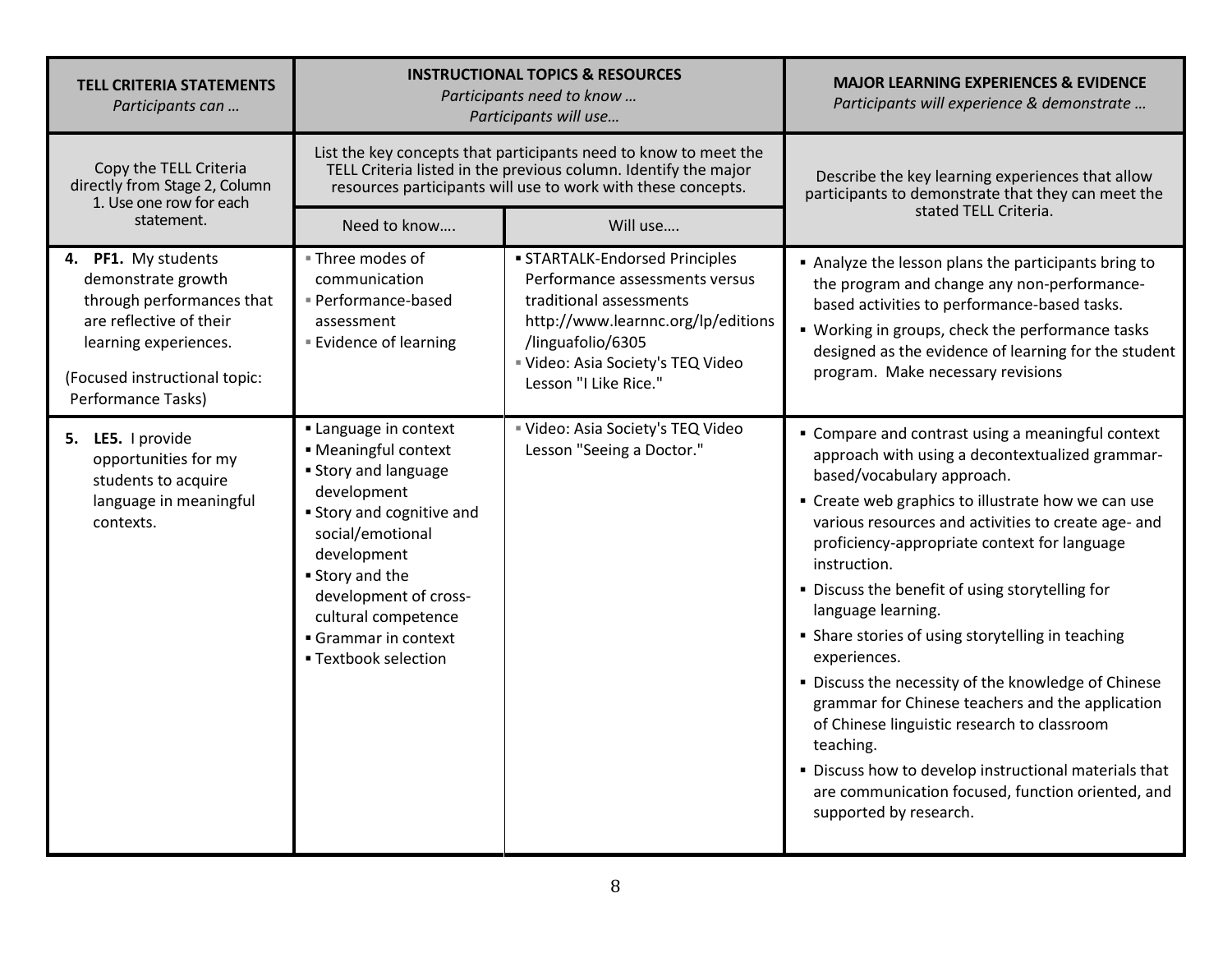| <b>TELL CRITERIA STATEMENTS</b><br>Participants can                                                                                                                                                                                              |                                                                                                                                                                                       | <b>INSTRUCTIONAL TOPICS &amp; RESOURCES</b><br>Participants need to know<br>Participants will use                                                                                                                                                                                                                                                                                                                                                                                               | <b>MAJOR LEARNING EXPERIENCES &amp; EVIDENCE</b><br>Participants will experience & demonstrate                                                                                                                                                                                                                                                                                                                                                                                                                                                                                                                                                                                                                                                                                                    |  |
|--------------------------------------------------------------------------------------------------------------------------------------------------------------------------------------------------------------------------------------------------|---------------------------------------------------------------------------------------------------------------------------------------------------------------------------------------|-------------------------------------------------------------------------------------------------------------------------------------------------------------------------------------------------------------------------------------------------------------------------------------------------------------------------------------------------------------------------------------------------------------------------------------------------------------------------------------------------|---------------------------------------------------------------------------------------------------------------------------------------------------------------------------------------------------------------------------------------------------------------------------------------------------------------------------------------------------------------------------------------------------------------------------------------------------------------------------------------------------------------------------------------------------------------------------------------------------------------------------------------------------------------------------------------------------------------------------------------------------------------------------------------------------|--|
| Copy the TELL Criteria<br>directly from Stage 2, Column<br>1. Use one row for each                                                                                                                                                               |                                                                                                                                                                                       | List the key concepts that participants need to know to meet the<br>TELL Criteria listed in the previous column. Identify the major<br>resources participants will use to work with these concepts.                                                                                                                                                                                                                                                                                             | Describe the key learning experiences that allow<br>participants to demonstrate that they can meet the                                                                                                                                                                                                                                                                                                                                                                                                                                                                                                                                                                                                                                                                                            |  |
| statement.                                                                                                                                                                                                                                       | Need to know                                                                                                                                                                          | Will use                                                                                                                                                                                                                                                                                                                                                                                                                                                                                        | stated TELL Criteria.                                                                                                                                                                                                                                                                                                                                                                                                                                                                                                                                                                                                                                                                                                                                                                             |  |
| 6. P8. I plan lessons that<br>contain learning<br>experiences designed to<br>keep all students engaged<br>all the time.                                                                                                                          | Comprehensible input<br>Comprehension check<br>Using the target language<br>Student-center learning<br>Pair/groups work<br>Learning styles<br>Peer observation<br>Instructor coaching | STARTALK-Endorsed Principles<br>Video: Immersion Strategies and the<br>Use of the Target Language in<br>Chinese Classrooms (University of<br>California, Berkeley)<br>https://startalk.umd.edu/teacher-<br>development/workshops/2009/UCB<br>Video: Student-Centered Language<br>Classroom through Cooperative<br>Learning<br>https://startalk.umd.edu/workshop<br>s/2009/CTCLI/content/index.php<br>Video: Asia Society's TEQ Video<br>Lesson "Making Advertisements for<br>Walmart in China." | • Watch the video clips of classroom practice and<br>observe how comprehensible input is provided in<br>the video lessons.<br>• Conduct a poster-making activity to establish norms<br>for staying in the target language in US classrooms.<br>· Discuss brain-based principles in teaching foreign<br>languages in general and for Chinese in particular.<br>· Discuss what Chinese teaching and learning will<br>look like in a student-centered classroom.<br>- Compare teacher-fronted activities with student-<br>centered learning activities.<br>• Share experiences in doing pair/group work and<br>discuss how to plan and design pair/group work.<br>• Reflect on the teaching at the student program and<br>report to the whole group what strategies worked<br>and what did not work. |  |
| 7. E4. I create a classroom<br>environment that is<br>culture-rich and<br>encourages the use of the<br>target language.<br>(Instructional topic: Use of<br><b>Culturally Authentic Material</b><br>to Support a Target-Language<br>Environment.) | <b>Authentic materials</b><br>Target language<br>Three-P of culture                                                                                                                   | <b>Authentic Materials:</b><br>http://www.lcpj.pro/skedaret/1277<br>547685-<br>74 pdfsam LCPJ,%20Per%20shtyp.<br>pdf                                                                                                                                                                                                                                                                                                                                                                            | Reflect on the STARTALK Vermont classroom design<br>and talk about what makes the classrooms<br>culturally authentic.<br>• Create a list of possible authentic materials that can<br>be incorporated in classrooms at different<br>proficiency levels and for different age groups.<br>• Form groups of similar grade levels and proficiency<br>levels. Talk about the issues and solutions for using<br>the target language to teach culturally authentic                                                                                                                                                                                                                                                                                                                                        |  |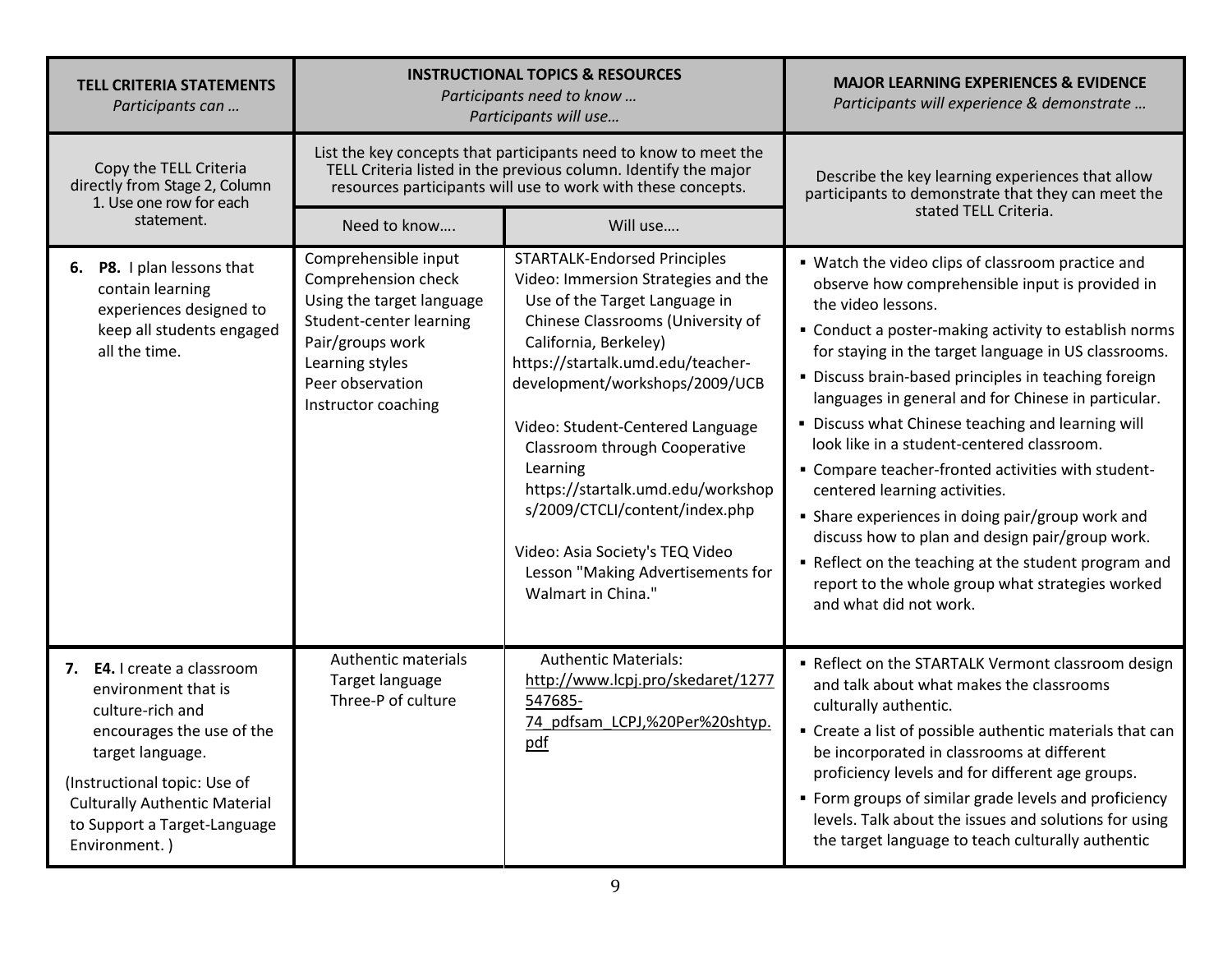| <b>TELL CRITERIA STATEMENTS</b><br>Participants can                                                                                             | <b>INSTRUCTIONAL TOPICS &amp; RESOURCES</b><br>Participants need to know<br>Participants will use                 |                                                                                                                                                                                                     | <b>MAJOR LEARNING EXPERIENCES &amp; EVIDENCE</b><br>Participants will experience & demonstrate                                                                                                                                                                                                                                                                                                                                        |
|-------------------------------------------------------------------------------------------------------------------------------------------------|-------------------------------------------------------------------------------------------------------------------|-----------------------------------------------------------------------------------------------------------------------------------------------------------------------------------------------------|---------------------------------------------------------------------------------------------------------------------------------------------------------------------------------------------------------------------------------------------------------------------------------------------------------------------------------------------------------------------------------------------------------------------------------------|
| Copy the TELL Criteria<br>directly from Stage 2, Column<br>1. Use one row for each                                                              |                                                                                                                   | List the key concepts that participants need to know to meet the<br>TELL Criteria listed in the previous column. Identify the major<br>resources participants will use to work with these concepts. | Describe the key learning experiences that allow<br>participants to demonstrate that they can meet the                                                                                                                                                                                                                                                                                                                                |
| statement.                                                                                                                                      | Need to know                                                                                                      | Will use                                                                                                                                                                                            | stated TELL Criteria.                                                                                                                                                                                                                                                                                                                                                                                                                 |
|                                                                                                                                                 |                                                                                                                   |                                                                                                                                                                                                     | materials. Share the highlights of the discussion<br>with the whole group.                                                                                                                                                                                                                                                                                                                                                            |
| 8. LT1. I use a variety of<br>learning tools to help<br>learners access language,<br>culture, and content to<br>meet performance<br>objectives. | Technology for foreign<br>language learning<br>Applications available<br>in cellular phones, iPads,<br>and Skype. | Various resources on mobile<br>devices                                                                                                                                                              | • Discuss applicability of mobile apps to Chinese<br>language instruction.<br>• Share useful technology and online resources for<br>learning Chinese.<br>· Discuss the strengths and weaknesses of using<br>PowerPoint slides.<br>• Create one activity in which technology is used to<br>promote the learning of language, culture, and<br>content.                                                                                  |
| 9. PR3. I am a reflective<br>practitioner.                                                                                                      | <b>Reflective learning</b><br>• Self-monitoring<br>· Self-evaluation                                              | <b>Reflective teaching: Exploring our</b><br>own classroom practice<br>http://www.teachingenglish.org.uk/artic<br>le/reflective-teaching-exploring-our-<br>own-classroom-practice                   | Keep a daily journal to reflect on the learning.<br>• Participate in daily observation, coaching, and<br>reflection on the practice teaching of the student<br>program.<br>After each practice teaching session, complete the<br>form of the STARTALK Peer/Self-Assessment<br>Observation Tool.<br>• Compare the three forms for the three practicing<br>teaching opportunities to see progress and areas<br>for further improvement. |

**You may add additional rows as necessary.**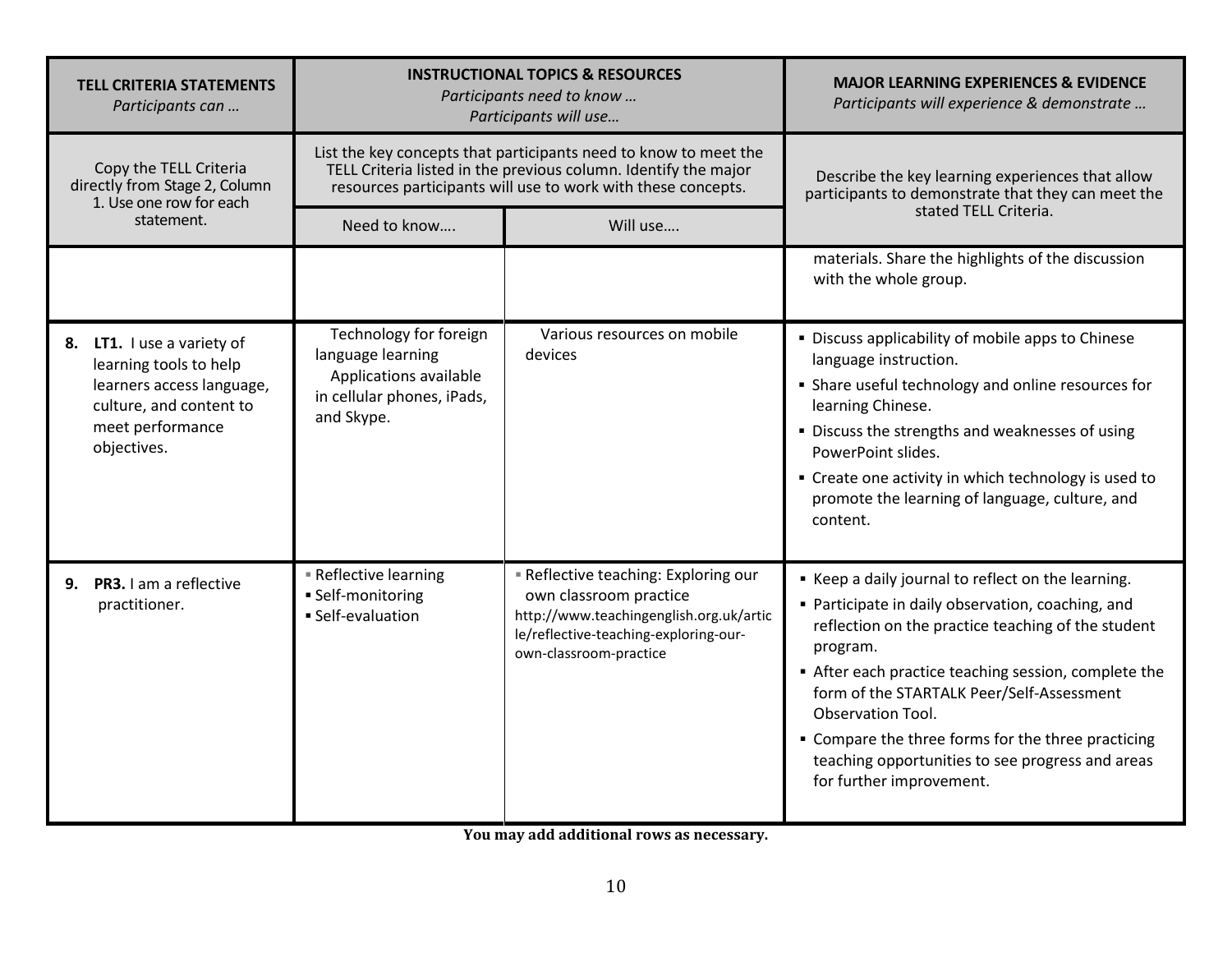### *Micro-teaching/Practicum*

Will the participants engage in a micro-teaching or practicum experience? If yes, describe the teaching experience that your participants will complete.

The participants of the teacher program will be teaching in the STARTALK Vermont Student Program, which will be conducted concurrently for six days with the teacher program. During these six days, the teacher program will run a schedule different from the days without the student program. The new schedule will include a daily "Principle Reflection Time ," "Lesson Planning Time," "Practice-Teaching Time," "Observation Time," "Group Reflection Time," and "Individual Time" to ensure that participants have a combination of experiences to build concepts, practice teaching, engage in peer coaching and get individual help from the instructor as needed.

The student program consists of 18-20 high school students who are beginning learners of the Chinese language. They will be divided into two classes, allowing two participants in the teacher program to teach at the same time while the rest observe. To create lesson plans for teaching, the teachers will work collaboratively in teams of mixed teaching backgrounds so that they can help each other and expand their perspectives. However, to expand the scope of their observations, the teachers will be encouraged to observe those from other teams to teach. Each teacher will have the opportunity to teach three full periods. After each teaching session, they will engage in peer- and self-reflection. The instructor will observe the practice teaching and facilitate daily reflection, guiding the participants to see their strengths and areas for improvement.

The students' learning will be assessed by the performance tasks they are required to fulfill in class, and during the daily free conversation time, and also the skits they create themselves at Show Time, which is scheduled at the end of each day. The culminating assessment will include integrated performance assessment tasks in the three modes of communication, as well as a show for parents with singing, dancing, and skits that demonstrate the learning of Chinese language and culture.

#### **Program Outline and Schedule**

Will participants be expected to do anything prior to the start of the onsite program? If yes, explain what they will do. How will the those learning experiences support the onsite experiences?

The participants will be required to do the following pre-program assignments:

- 1. Read assigned readings on the National Standards and proficiency guidelines.
	- National Standards Overview Document: http://www.actfl.org/sites/default/files/StandardsforFLLexecsumm\_rev.pd
	- ACTFL PERFORMANCE DESCRIPTORS FOR LANGUAGE LEARNERS 2012 Edition http://www.actfl.org/sites/default/files/pdfs/PerformanceDescriptorsLanguageLearners.pdf
	- ACTFL Proficiency Guidelines: http://www.actfl.org/publications/guidelines-and-manuals/actfl-proficiency-guidelines-2012
- 2. Complete a worksheet that demonstrates their understanding of the Five Cs and three modes of the National Standards.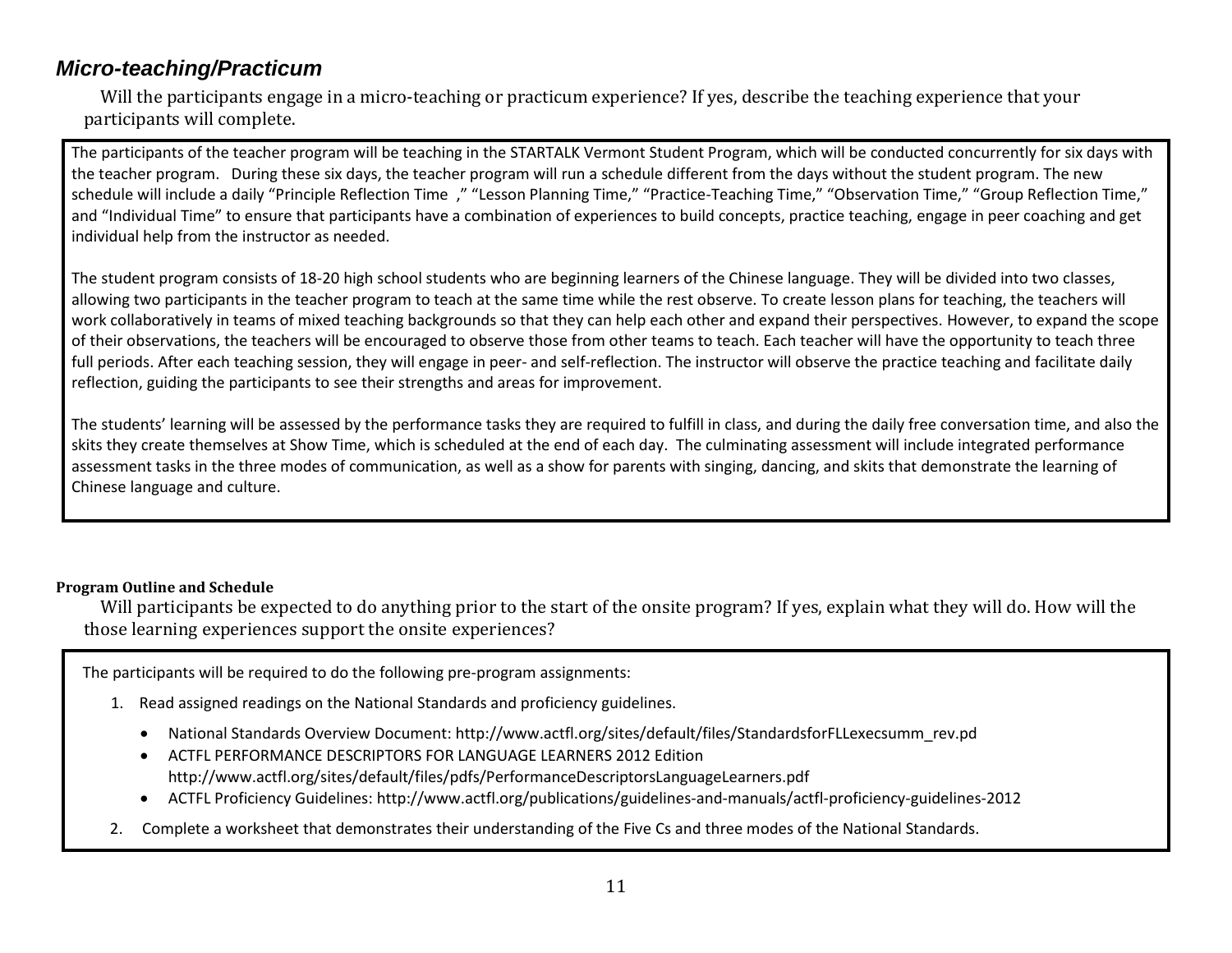- 3. Bring to the program one lesson plan used in the past for class discussion.
- 4. Complete a preparation sheet to brainstorm the ideas, activities and authentic materials that can be used for the theme of the student program: Vermont Students in Beijing.

As they complete these assignments, the participants will think ahead of time about what they will do onsite at the program. This will make the program more efficient. In addition, analyzing their own lesson plans will help the participants make better connection to their daily teaching.

#### **What is the agenda for any days prior to the start of the program? What is the agenda each day during the program?**

| <b>TIMELINE</b>  | <b>INSTRUCTIONAL TOPICS</b>                                                                                                                                                                                                                                                                                                |
|------------------|----------------------------------------------------------------------------------------------------------------------------------------------------------------------------------------------------------------------------------------------------------------------------------------------------------------------------|
| July 27<br>Day 1 | The STARTALk Principles and Their Implications to Us (Director of the Teacher Program, Mr. James Avery)                                                                                                                                                                                                                    |
|                  | Preparing Qualified Chinese Language Teachers for the Global Community (Advisor of STARTALK Vermont, Dr. Juefei Wang)                                                                                                                                                                                                      |
|                  | The Art and Science of Teaching Foreign Languages I: Brain-Compatible Teaching Strategies (Dr. Frank Tang, New York<br>University)                                                                                                                                                                                         |
| Day 2<br>July 28 | The Art and Science of Teaching Foreign Languages II: Storytelling and Technology in Chinese Classrooms (Dr. Frank Tang,<br>New York University)                                                                                                                                                                           |
|                  | The 21st Century Chinese Classroom: Goals and Standards (Lead instructor, Dr. Wei-ling Wu)                                                                                                                                                                                                                                 |
|                  | Workshop: Set the goals for the student program using the CAN DO Statements                                                                                                                                                                                                                                                |
| July 29<br>Day 3 | STARTALK Principle 1: Standards-Based and Thematically Organized Units (Dr. Wei-ling Wu)<br>Workshop: Develop the thematic units for the student program using backward design                                                                                                                                             |
|                  | STARTALK Principle 1: Developing the Three-Mode Communicative Skills (Dr. Wei-ling Wu)<br>Workshop: Create performance tasks for the five units of the student program                                                                                                                                                     |
| July 30<br>Day 4 | STARTALK Principle 3: Teaching Language in Context Using Comprehensible Input (Dr. Wei-ling Wu)<br>Workshop: Design activities for introducing and practicing new language items in the five units of the student program                                                                                                  |
|                  | STARTALK Principle 2: Engaging All Students to Learn (Dr. Wei-ling Wu)<br>Workshop: Create learner-centered activities for the five units of the student program                                                                                                                                                           |
| July 31<br>Day 5 | STARTALK Principles 4, 5: Integrating Culture, Content and Technology in Language Learning (Dr. Wei-ling Wu)<br>Workshop: Discuss possible ways to use authentic materials and integrate culture and content learning in the five units of<br>the student program. Brainstorm the use of technology in the student program |
|                  | Effective Lesson Planning (Dr. Wei-ling Wu)<br>Workshop: Create lesson plans for the student program                                                                                                                                                                                                                       |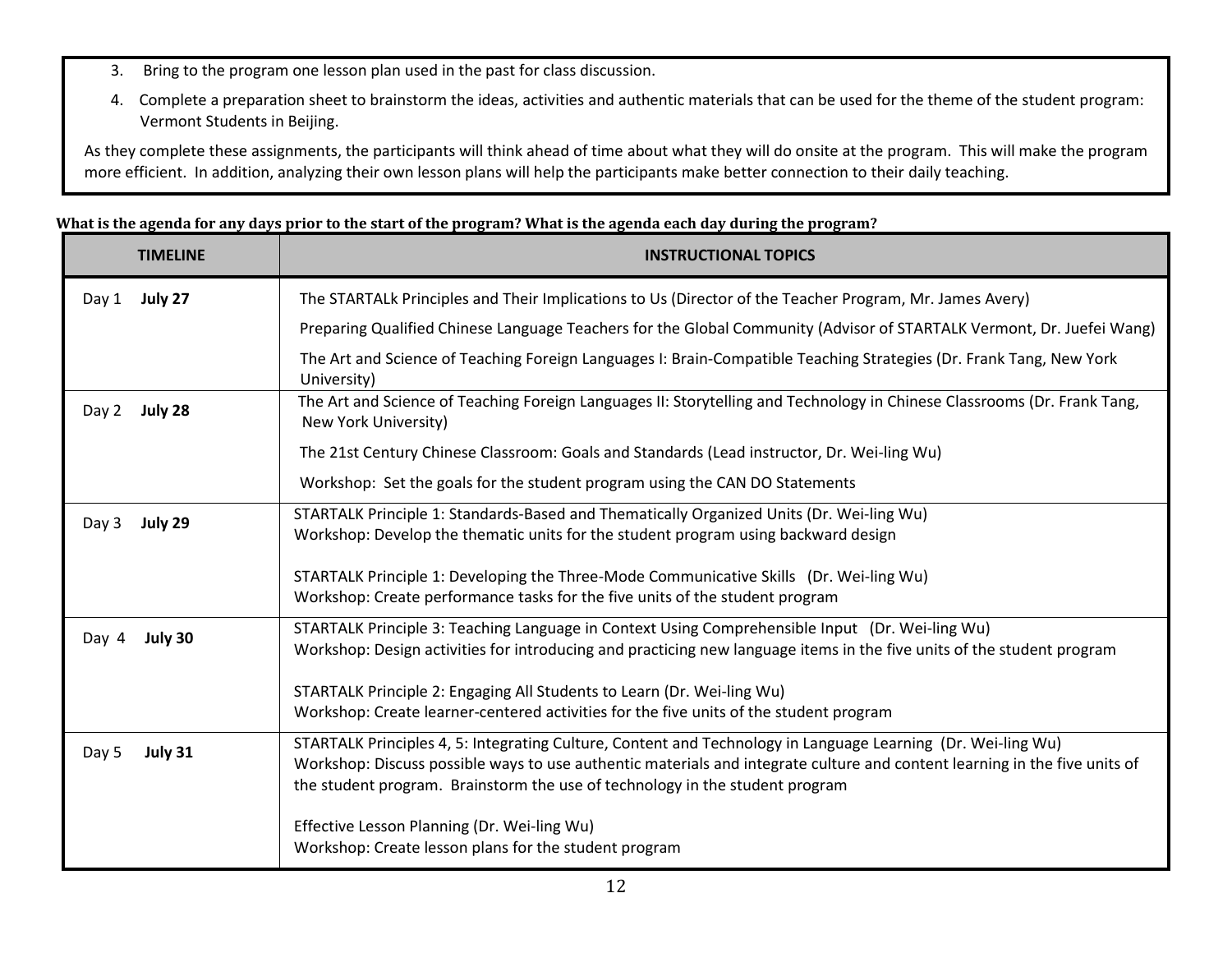| <b>TIMELINE</b>          |                                                          | <b>INSTRUCTIONAL TOPICS</b>                                                                                                                                                                              |  |
|--------------------------|----------------------------------------------------------|----------------------------------------------------------------------------------------------------------------------------------------------------------------------------------------------------------|--|
| Day 6<br><b>August 1</b> | Whole Group Discussion: Lesson Plan Sharing and Revision |                                                                                                                                                                                                          |  |
|                          | Preparation for the student program                      |                                                                                                                                                                                                          |  |
|                          | Meeting the students                                     |                                                                                                                                                                                                          |  |
|                          |                                                          | Participating in the opening ceremony of the student program                                                                                                                                             |  |
| <b>August 2</b><br>Day 7 |                                                          | The teacher program and the student program will be running concurrently.                                                                                                                                |  |
| to                       | 8:30-9:15 Period 1                                       | Practice-Teaching (Two participants teach and others observe.)                                                                                                                                           |  |
| Day 11 August 6          | 9:30-10:15 Period 2                                      | Practice-Teaching (Two participants teach and others observe.)                                                                                                                                           |  |
|                          | $10:30 - 12:00$                                          | Principle Reflection Time (The whole group reflects on STARTALK principles based on practice                                                                                                             |  |
|                          |                                                          | teaching. See the notes below.) (Every day one teacher will take charge of the study hall at the                                                                                                         |  |
|                          |                                                          | student program from 10:30-11.30 while all other teachers are having reflections on Instruction.<br>The Lead instructor will help that teacher fill in the missing information from the reflections. The |  |
|                          |                                                          | teachers will rotate their roles in the study hall, one person per day.)                                                                                                                                 |  |
|                          |                                                          |                                                                                                                                                                                                          |  |
|                          | $1:00 - 1:45$<br>Period 3                                | Practice-Teaching (Two participants teach and others observe.)                                                                                                                                           |  |
|                          | $2:00 - 2:30$                                            | (Student program) Study Hall: All teachers work with the students in two classes, practicing,                                                                                                            |  |
|                          |                                                          | reinforcing what is being learned, and preparing skits for Show Time.                                                                                                                                    |  |
|                          | $2:30 - 3:15$                                            | (Student program) Show Time (20 minutes): All teachers watch the students' skits they create                                                                                                             |  |
|                          |                                                          | themselves to demonstrate what they have learned for the day.                                                                                                                                            |  |
|                          |                                                          | (Student program) Free Talking Time (15 minutes) : Students talk to students and teachers freely<br>to develop spontaneous interpersonal skills.                                                         |  |
|                          |                                                          | (Student program) Self-Evaluation (10 minutes): Students fill in a CAN DO checklist to evaluate                                                                                                          |  |
|                          |                                                          | their own performance during the free conversation time.                                                                                                                                                 |  |
|                          | $3:30 - 4:00$                                            | Teaching Reflection Time (The teacher group reflects on the day's teaching with the instructor,)                                                                                                         |  |
|                          | $4:00 - 5:00$                                            | Lesson Planning (The teacher group discusses the lesson plans for the next day.)                                                                                                                         |  |
|                          | $8:00 - 9:00$                                            | Individual Time (Teaching preparation, journal writing, instructor coaching)                                                                                                                             |  |
|                          |                                                          | Notes: During Stage 1 on July 28-31, the participants will discuss the STARTALK Endorsed Principles for Effective Teaching                                                                               |  |
|                          |                                                          | and Learning focusing on the concepts and implementation for practice teaching at the student program.                                                                                                   |  |
|                          |                                                          | During Stage 2 on August 2-6, the Principle Reflection Time from 10:30 to 12:00 will allow the participants to                                                                                           |  |